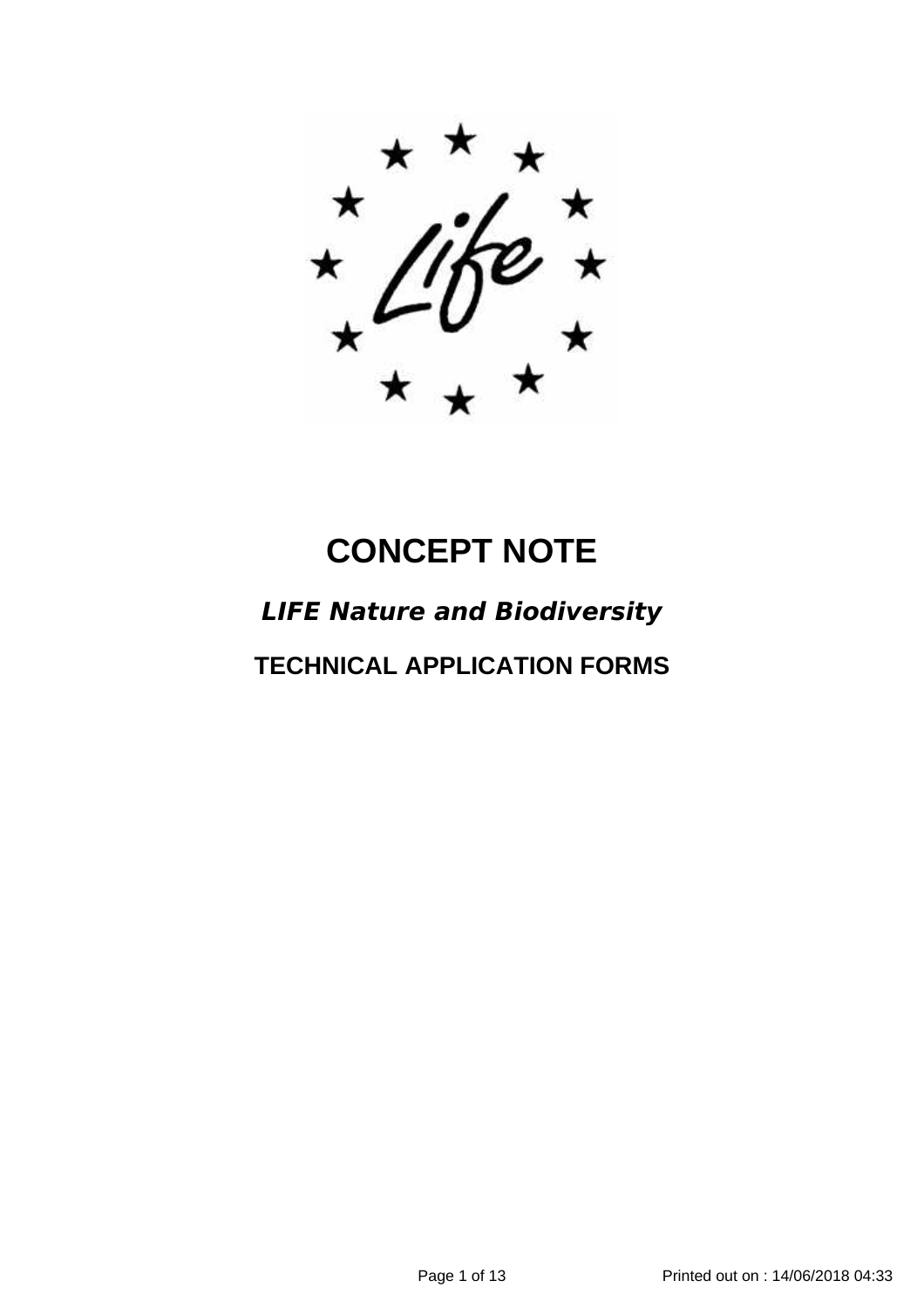

#### **LIFE18 NAT/PT/000866**

### **LIFE Nature and Biodiversity project application**

#### **Language of the proposal:**

English (en)

#### **Project title:**

Stewardship network for the conservation of forest raptors in a human-dominated landscape

#### **Project acronym:**

LIFE Oeste Vivo

#### **The project will be implemented in the following Member State(s) and Region(s) or other countries:**

Portugal Lisboa e vale do Tejo

**Expected start date:** 15/07/2019 **Expected end date:** 15/07/2024

#### **LIST OF BENEFICIARIES**

Name of the **coordinating** beneficiary: Sociedade Portuguesa para o Estudo das Aves

#### **SECTOR**

Biodiversity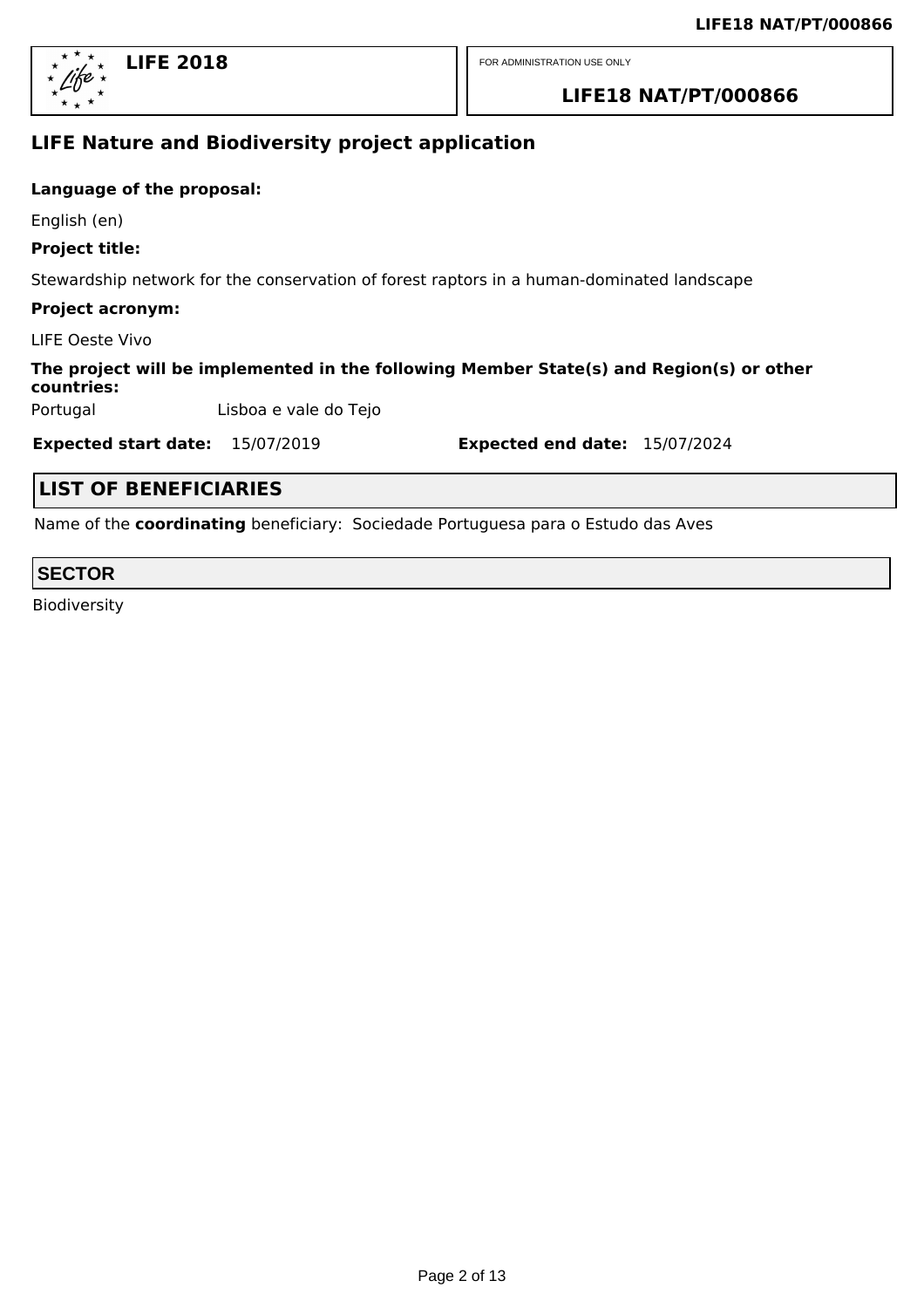| <b>Coordinating Beneficiary Profile Information</b>                                                                                                                                                                                                                                                                                                                                                                                                                                                                                                                                                                            |                                             |                 |               |                                                                                                  |  |  |
|--------------------------------------------------------------------------------------------------------------------------------------------------------------------------------------------------------------------------------------------------------------------------------------------------------------------------------------------------------------------------------------------------------------------------------------------------------------------------------------------------------------------------------------------------------------------------------------------------------------------------------|---------------------------------------------|-----------------|---------------|--------------------------------------------------------------------------------------------------|--|--|
|                                                                                                                                                                                                                                                                                                                                                                                                                                                                                                                                                                                                                                |                                             |                 |               |                                                                                                  |  |  |
| <b>Legal Name</b>                                                                                                                                                                                                                                                                                                                                                                                                                                                                                                                                                                                                              | Sociedade Portuguesa para o Estudo das Aves |                 |               |                                                                                                  |  |  |
| <b>Short Name</b>                                                                                                                                                                                                                                                                                                                                                                                                                                                                                                                                                                                                              | <b>SPEA</b>                                 |                 |               | <b>Legal Status</b>                                                                              |  |  |
| <b>VAT No</b>                                                                                                                                                                                                                                                                                                                                                                                                                                                                                                                                                                                                                  | 503091707                                   |                 |               | <b>Public body</b>                                                                               |  |  |
| <b>Legal Registration</b>                                                                                                                                                                                                                                                                                                                                                                                                                                                                                                                                                                                                      |                                             |                 |               | <b>Private commercial</b>                                                                        |  |  |
| <b>Registration Date</b>                                                                                                                                                                                                                                                                                                                                                                                                                                                                                                                                                                                                       |                                             |                 |               | <b>Private non- commercial</b><br>X                                                              |  |  |
| <b>Pic Number</b>                                                                                                                                                                                                                                                                                                                                                                                                                                                                                                                                                                                                              |                                             |                 |               |                                                                                                  |  |  |
| <b>Legal entity is SME</b>                                                                                                                                                                                                                                                                                                                                                                                                                                                                                                                                                                                                     |                                             |                 |               |                                                                                                  |  |  |
| <b>Employee number</b>                                                                                                                                                                                                                                                                                                                                                                                                                                                                                                                                                                                                         |                                             |                 |               |                                                                                                  |  |  |
| Legal address of the Coordinating Beneficiary                                                                                                                                                                                                                                                                                                                                                                                                                                                                                                                                                                                  |                                             |                 |               |                                                                                                  |  |  |
| Street Name and No Avenida Columbano Bordalo Pinheiro, 87, 3º                                                                                                                                                                                                                                                                                                                                                                                                                                                                                                                                                                  |                                             |                 |               |                                                                                                  |  |  |
| <b>Post Code</b>                                                                                                                                                                                                                                                                                                                                                                                                                                                                                                                                                                                                               | 1070-062                                    |                 | PO Box        |                                                                                                  |  |  |
| Town / City                                                                                                                                                                                                                                                                                                                                                                                                                                                                                                                                                                                                                    | Lisbon                                      |                 |               |                                                                                                  |  |  |
| <b>Member State</b>                                                                                                                                                                                                                                                                                                                                                                                                                                                                                                                                                                                                            | Portugal                                    |                 |               |                                                                                                  |  |  |
| Coordinating Beneficiary contact person information                                                                                                                                                                                                                                                                                                                                                                                                                                                                                                                                                                            |                                             |                 |               |                                                                                                  |  |  |
| <b>Title</b>                                                                                                                                                                                                                                                                                                                                                                                                                                                                                                                                                                                                                   | Mr.                                         | <b>Function</b> |               | Department Coordinator                                                                           |  |  |
| <b>Surname</b>                                                                                                                                                                                                                                                                                                                                                                                                                                                                                                                                                                                                                 | Teodósio                                    |                 |               |                                                                                                  |  |  |
| <b>First Name</b>                                                                                                                                                                                                                                                                                                                                                                                                                                                                                                                                                                                                              | Joaquim                                     |                 |               |                                                                                                  |  |  |
| <b>E-mail address</b>                                                                                                                                                                                                                                                                                                                                                                                                                                                                                                                                                                                                          | joaquim.teodosio@spea.pt                    |                 |               |                                                                                                  |  |  |
| Department /                                                                                                                                                                                                                                                                                                                                                                                                                                                                                                                                                                                                                   | <b>Terrestrial Conservation Department</b>  |                 |               |                                                                                                  |  |  |
| <b>Street Name and No</b>                                                                                                                                                                                                                                                                                                                                                                                                                                                                                                                                                                                                      | Avenida Columbano Bordalo Pinheiro, 87, 3º  |                 |               |                                                                                                  |  |  |
| <b>Post Code</b>                                                                                                                                                                                                                                                                                                                                                                                                                                                                                                                                                                                                               | 1070-062                                    |                 | PO Box        |                                                                                                  |  |  |
| Town / City                                                                                                                                                                                                                                                                                                                                                                                                                                                                                                                                                                                                                    | Lisbon                                      |                 |               |                                                                                                  |  |  |
| <b>Member State</b>                                                                                                                                                                                                                                                                                                                                                                                                                                                                                                                                                                                                            | Portugal                                    |                 |               |                                                                                                  |  |  |
| <b>Telephone No</b>                                                                                                                                                                                                                                                                                                                                                                                                                                                                                                                                                                                                            | 351213220430                                |                 | <b>Fax No</b> | 351213220439                                                                                     |  |  |
| Website of the Coordinating Beneficiary                                                                                                                                                                                                                                                                                                                                                                                                                                                                                                                                                                                        |                                             |                 |               |                                                                                                  |  |  |
| <b>Website</b>                                                                                                                                                                                                                                                                                                                                                                                                                                                                                                                                                                                                                 | http://www.spea.pt                          |                 |               |                                                                                                  |  |  |
|                                                                                                                                                                                                                                                                                                                                                                                                                                                                                                                                                                                                                                |                                             |                 |               | Brief description of the Coordinating Beneficiary's activities and experience in the area of the |  |  |
| SPEA is an Environmental NGO, created in 1993, whose mission is "to work for the study and conservation<br>of birds and their habitats, promoting a development that guarantees the viability of the natural heritage<br>for the benefit of future generations." It is the national partner of BirdLife International and currently has<br>more than 3000 members and 500 volunteers. The network of technicians, amateur and professional                                                                                                                                                                                     |                                             |                 |               |                                                                                                  |  |  |
| ornithologists and volunteers is essential for the monitoring and research programs of bird species in<br>Portugal, such as the Important Areas for Birds (IBA), and the Common Birds Census, which is the official<br>indicator of nature conservation in Portugal.                                                                                                                                                                                                                                                                                                                                                           |                                             |                 |               |                                                                                                  |  |  |
| SPEA's main objectives are: (1) Promote, promote and disseminate the study of bird biology and develop<br>the scientific and technical bases for the application of management and conservation measures; (2) To<br>promote the conservation of bird populations living in the wild and their habitats; (3) Contribute to the<br>valuation and promotion of Ornithology, in its various aspects; and (4) To contribute to the training of the<br>general population and specific groups on avifauna, ornithology and other activities related to bird<br>watching, and to disseminate the importance of conservation of birds. |                                             |                 |               |                                                                                                  |  |  |

Throughout its history, it has been responsible for important conservation projects for birds and their habitats, some under the LIFE Program. In 2010, LIFE Priolo project was honoured with the Best of the Best Life and the LIFE Marine IBAs project was considered one of the Best Life. During 2007-2018, SPEA has surveyed and monitored Bonelli's eagle and other forest-dwelling raptors in the Oeste region such as the Northern goshawk, and designed and promoted voluntary conservation actions, which were applied by the stakeholders (mainly public administration, forestry, game and energy sectors) in breeding sites to mitigate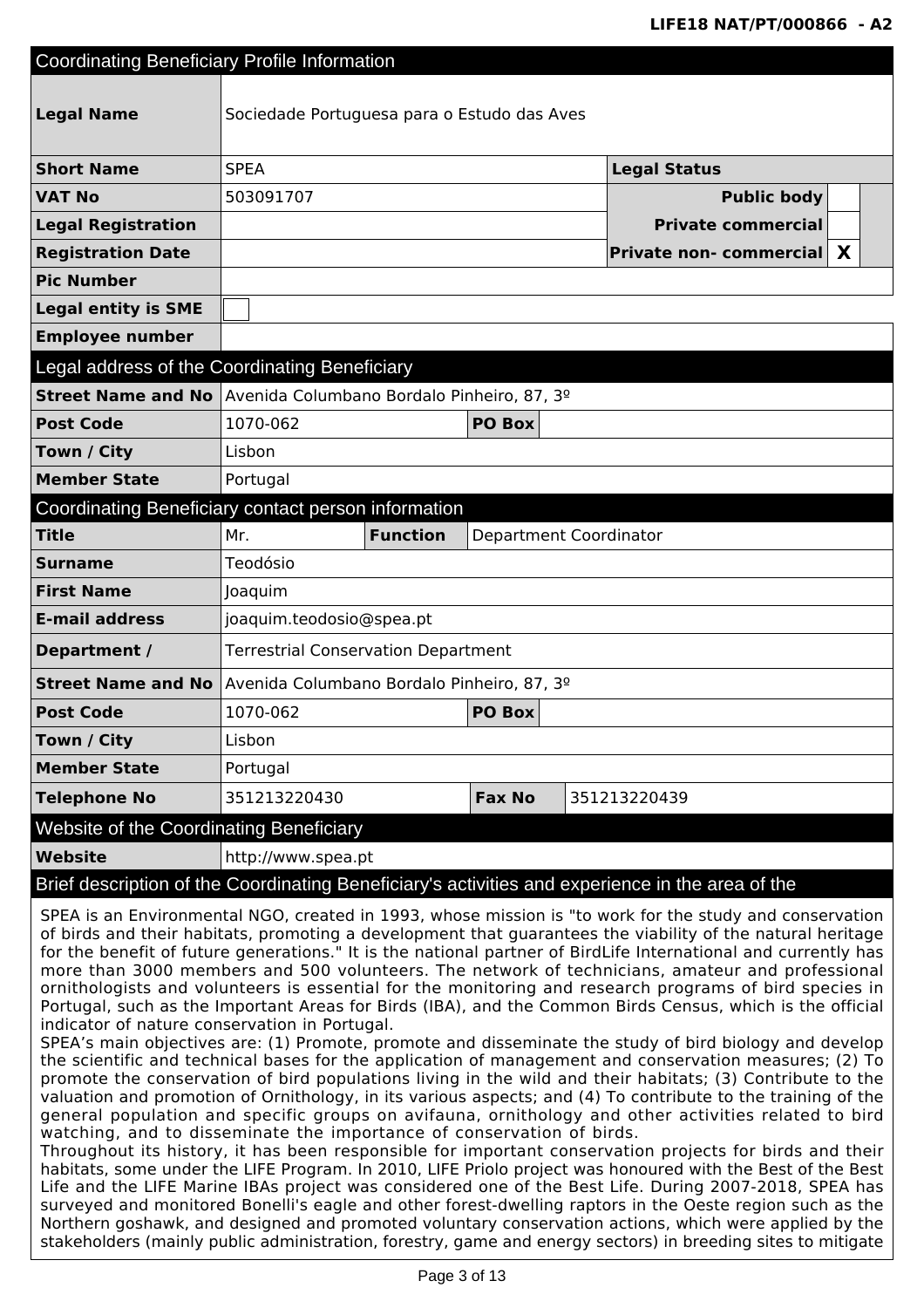potential conflicts related to habitat degradation and human disturbance during the breeding season.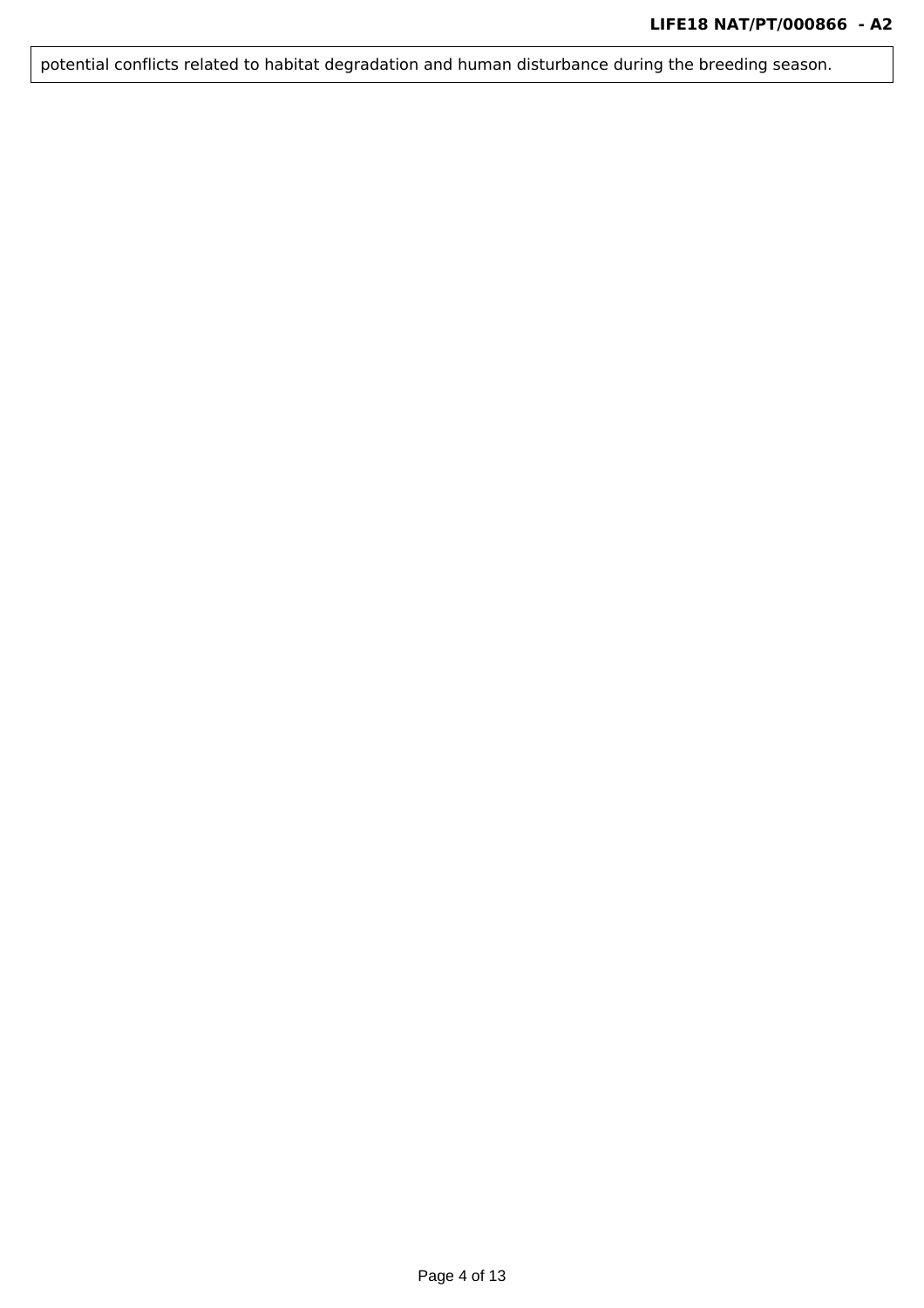#### **SUMMARY DESCRIPTION OF THE PROJECT (To be completed in English)**

#### **Description Of Species / Habitats / Biodiversity Issues Targeted By The Project:**

The Oeste region (north of Lisbon) is a highly humanized agro-forested landscape where diverse forest raptors survive (10 species, 6 Annex A-I species). Subsistence of these predators is fundamental for ecosystem balance, but they are at risk due to increased intensive human activities and the everchanging landscape.

These changes are a consequence of the high economic importance of primary sector in the region which are a reflection of the situation that European landscapes face with globalization and the economic and environmental challenges associated with it; they are compromising the sustainability of landscapes and their associated natural values, and should be tackled in a comprehensive way. Project actions form an integrated, cooperative conservation strategy that is structured under the emerging land stewardship concept to mitigate the major threats to raptor conservation: loss and degradation of known and (scarce) potential breeding sites (mainly by harvest and fires), disturbance during the breeding season, human-induced mortality (such as shot, poison, nest robbery), depletion of wild prey as a result of diseases and game management decline and lack of ecological knowledge, environmental education, and strategic land planning and management.

Due to its demanding breeding requirements and their potential as an umbrella for the raptor community, the project will focus on 2 species: the Bonelli's eagle (BE) – a Near Threatened, priority species in Europe, the apex predator and the most sensitive species – and the northern goshawk (NG) – a Least Concern species with decreasing trend in Europe (<25% in 21 years), and the most sensitive of the remainder forest raptors, which is also an indicator of raptor community health. Project actions directed to these 2 species will benefit all other 8.

Currently BE has a small population of 8 -11 breeding pairs (18 nests) in the region, which represents 0.7-1% of the European population and 9.9-14% of the Portuguese tree-nesting population. The Oeste population is the only known to occupy highly humanized areas in Europe, showing a higher

tolerance (but also higher vulnerability) to human activities, thus it is the only gene pool adapted to a likely scenario of continuous habitat humanization.

In the region BE nests at a minimum distance of 118m from inhabited houses mainly on large trees in unmanaged and/or ornamental stands.

Although the Portuguese tree-nesting southwestern population has been increasing, there are no evidences of a similar pattern in the Oeste. The productivity–0.80 juveniles/pair in average during 2007-2018–has been declining since 2013 until a low of 0.33 in 2018.

NG population size is unknown but SPEA's data suggest 40-84 breeding pairs (61 nests) in the region, which represents 0.02-0.10% of the European population and 9-17% of the estimated Portuguese population.

NGs have a higher plasticity and are less demanding than the breeding BEs: they can nest less than 100m from inhabited houses within diverse forest stands, including eucalyptus plantations where nesting-tree harvest is a regular threat. Available data indicates an average productivity of 1.6 to 2.1 juveniles/pair.

Project actions will contribute to tackle all the high priority recommendations of the Action Plans for the conservation of BE in Europe and the tree-nesting population in Portugal, but also to effectively protect the NG, despite the absence of national or European action plans to guide its conservation.

#### **Project objectives:**

This project aims to create the first regional stewardship network for nature conservation in Portugal focusing on an umbrella, flagship forest raptor species community surviving in a highly populated region (Oeste), namely the most sensitive species to human-related threats: the only Bonelli's eagle\* population in Europe known to survive in highly humanized areas, and the northern goshawk population, a species with decreasing trend in Europe.

Public and private partners of this project are the first network members that will search for innovative, long-lasting, and cooperative solutions to reconcile biodiversity conservation with regional rural development, with an eye on its impact on socio-economy and ecosystem services and on its potential to be replicated and transferred to other regions of Portugal and Europe. Partners will implement primary conservation and awareness actions to mitigate major threats to these species and will test pilot actions to value the network members, but they will also act as enablers/facilitators for other pioneer actors such as landowners of breeding areas.

The implementation and valorisation of this network will benefit from the close assistance of two Spanish entities with renowned experience in social, legal and technical implementation and valorisation of land stewardship concept.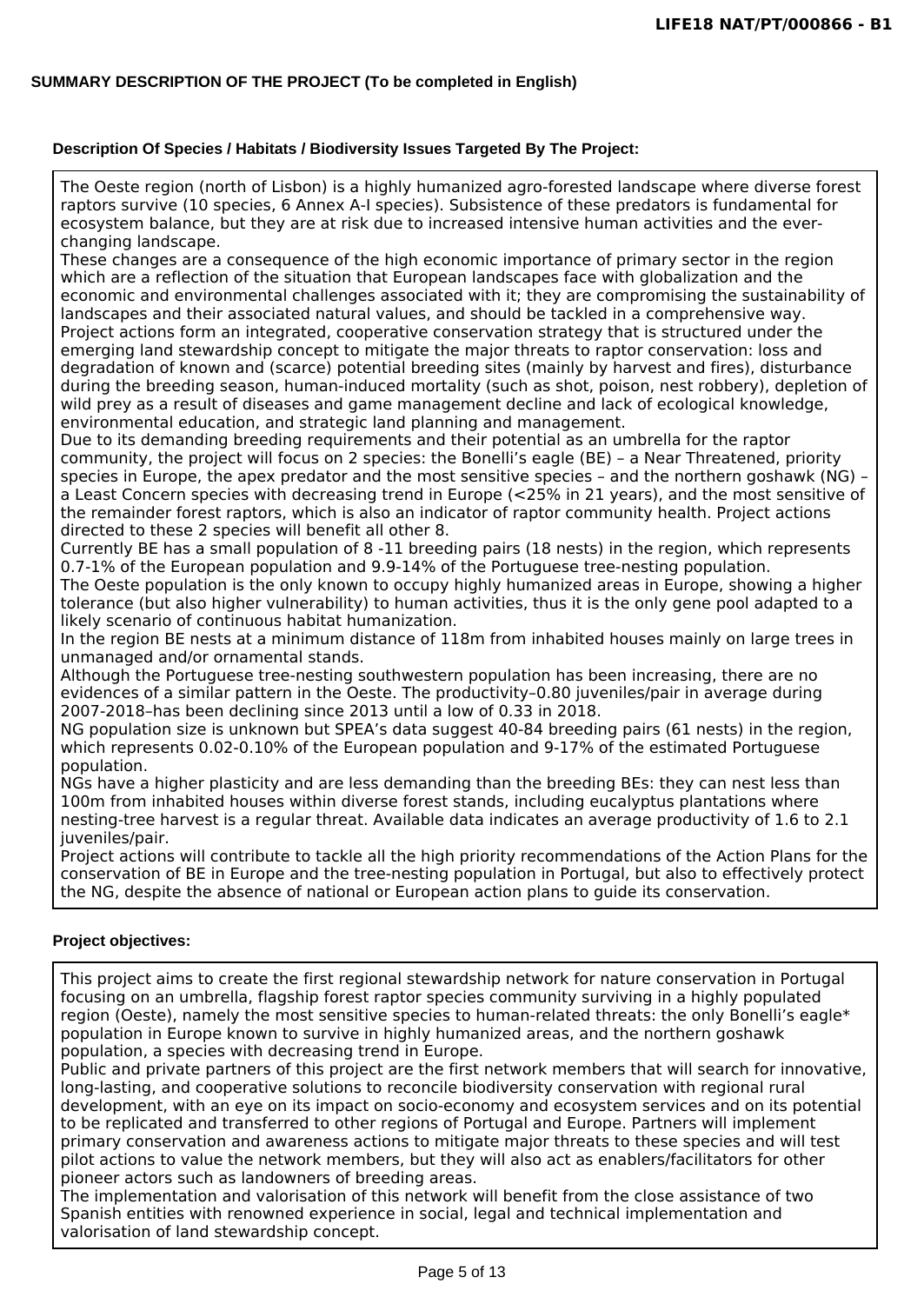In particular, the project intends to:

- Protect raptors and forest habitats by: i) increasing the knowledge on their breeding sites and preserving them through long-term land stewardship agreements with landowners; ii) mitigating human-induced mortality, and iii) improving habitat management techniques that contribute to wild prey abundance and to breeding area's resilience to fire;

- Educate, empower and encourage key stakeholders (such as landowners, land managers and users), school community, and general public to the protection of top predators and the benefits they provide – transform the community into guardian of their neighbouring natural values;

- Generate long-term accountability among stakeholders but also value their conservation efforts; - Create, adjust and replicate an emerging conservation strategy with legal potential for land planning and management that will boost regional distinctiveness, competitiveness and sustainable economic development – create the network basis that will allow its perpetuation after the project's end. These objectives have the same importance since they represent integrated actions.

#### **Actions and means involved:**

- Survey and monitor Bonelli's eagle (BE) and northern goshawk (NG) with traditional and/or tagging techniques

- Start-up training sessions for the project team on nest identification and conservation, negotiation strategies with landowners and implementation/valorisation of stewardship networks by SPEA, SEO and Xarxa de Custòdia del Territori (XCT)

- Evaluate social perspectives on human coexistence with raptors from a representative sample of social groups

- Establish 20-year long land stewardship agreements with landowners of BE and NG breeding sites (250m and 125m around nests, respectively), municipalities and SPEA in order to maintain nests and avoid disturbance during the breeding season; one-off compensation payments

- Assess, test and promote pilot actions to value the network members with XCT and SEO guidance (such as tax benefits, non-financial benefits, green procurement, media coverage)

- Identify and contain threats related to human activities around BE and NG nests (under or out of agreements) and potential breeding sites during the breeding season by regular surveillance and management scheme (all partners)

- Plan, deploy and monitor harvest-exclusion buffers around nests in forest plantations and evaluate their minimum suitable size for effective protection, in order to inform conservation in dynamic habitats (including a peer-reviewed publication) and sustainability indicators/verifiers in forest certification by forestry partners

- Demonstrate fuel load management techniques to prevent fires in the most vulnerable BE and NG breeding sites by forestry partners

- Plan, correct and monitor power lines with anti-electrocution devices to avoid raptor mortality in BE territories by the national energy distribution company

- Demonstrate raptor- and game-friendly habitat management techniques and monitor their impact on prey in BE territories, in collaboration with Hunting Zones managers

- Enhance the capacity of the national environmental police force (partner) to fight environmental crime in the region for which it is insufficiently prepared, namely to mitigate poison threat

- Implement and monitor the anti-poisoning protocol and reinforce fight against wildlife crime in the region, particularly on BE territories, which includes monthly patrolling for toxic substances detection (e.g. poison) by a human-canine unit and a criminal investigation team, which will underpin criminal and legal actions during the project lifetime

- Evaluate the project impact on socio-economic and ecosystem services based on financial form (GDP, employment creation, etc.) and inquiries with quantifiable indicators of a representative sample of local stakeholders and public

- Carry out regular workshops/meetings with relevant stakeholders to discuss state-of-the-art, issues and adequate solutions on relevant topics to raptor conservation in highly humanized areas;

- Implement an extensive, regular environmental education programme about raptor conservation, with activity days for schools on all municipalities (22) and also classroom/field trips for schools in the 5 partner municipalities and in Sintra during 3 years

- Promote awareness activities for general public such as didactic raptor conservation weekends (including regional product fairs, talks, awareness trails), raptor conservation courses and live streaming nestcams

- Define guidelines and custom-tailored solutions for raptor conservation in humanized landscapes to integrate regional land-use planning and other public and/or private management instruments

- Develop a communication plan, including a website with updated project content, media coverage and sharing, international workshop, and networking with other LIFE projects

- Develop an expansion, replication and transfer plan to perpetuate and strengthen the stewardship network based on inquiries to all players involved in project actions and a SWOT analysis and other techniques (included in the After LIFE Plan)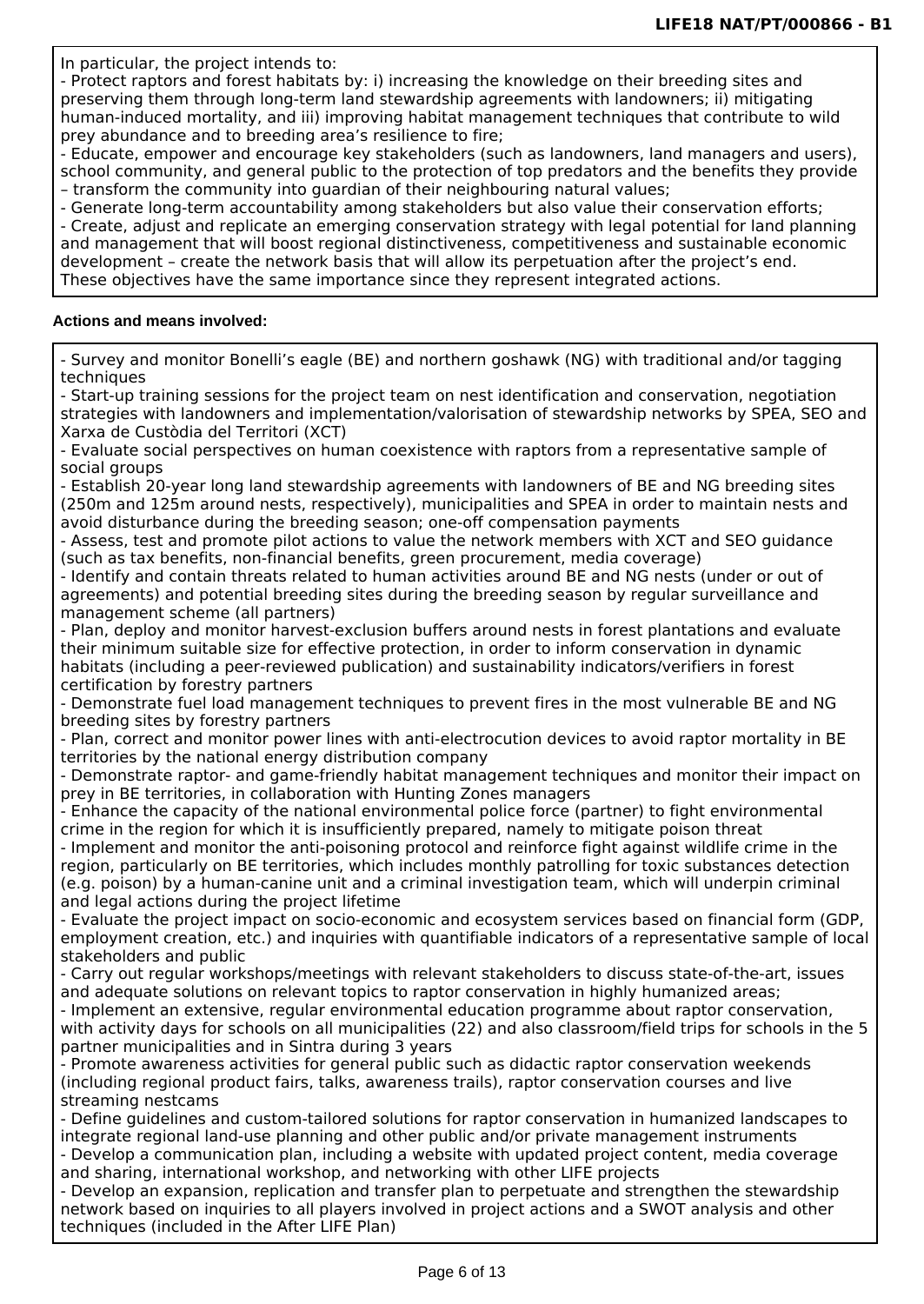- Coordinate, manage and monitor project's progress, including independent financial audit.

- SPEA will have a full-time team of 6 technicians: 1 project manager and 5 officers (2 conservation, 1 sociology/conflict mediation, 1 educational/communication and 1 administrative)

- Each partner will have 1-2 part-time officers to support project actions in their line of work

- A team of experienced volunteers will support several actions, namely nest survey

- External assistance: bird tagging expert, lawyer for environmental crimes, financial auditor, toxic substance analyst, fuel operators, game and land management companies, and XCT which will support the project team during the entire project and will boost synergies with LIFE ELCN, of which XCT is a beneficiary

- 4 vehicles (1 4WD) for field work, canine-unit transportation and crime investigation; 1 canine unit (3 dogs); laptops with GIS license; equipment for lab, tagging and survey/monitoring; requalification of storage unit for toxic substances and didactic materials

#### Is at least 25% of the eligible project costs dedicated to concrete conservation

| eslX | N٥ |  |
|------|----|--|
|      |    |  |

• Has this proposal been submitted before? Yes  $X \mid N$ 

The proposal was revised in order to meet the recommendations of the evaluation synthesis report. The major improvements are:

- The project sustainability was improved by considering stewardship agreements with landowners, by raising the number of municipality partnerships, by including an expansion, replication and transfer plan of the stewardship network and other actions;

- The sample size of harvest-exclusion buffers was increased to the minimum statistically acceptable to obtain significant results (30)

- GNR (environmental police force) partnership addresses the environmental crime issue

- ICNF partnership confirms the commitment from the competent authority in the conservation of the target species

- Awareness activities to key stakeholders and for school community were greatly improved

- SEO/BirdLife partnership and Xarxa de Custòdia del Territori (as external assistance), two entities with wide experience in the implementation and promotion of land stewardship networks, increase the potential of transnationality and replicability

- Consistency and transparency of technical and budget forms was increased

- Ambitious expected results strongly increase the conservation value of the project.

#### **Expected results (outputs and quantified achievements):**

- Engage 16 enablers/facilitators (central and regional administration, environmental police force, public and private sector) and at least 51 landowners in the foundation of a regional stewardship network for forest raptor conservation, which will protect nests and decrease disturbance during the breeding season for the entire Bonelli's eagle (BE)\* population (8 occupied territories) and more than 70% of the estimated northern goshawk (NG) population (84 occupied territories)

- Establish long-term land stewardship agreements in at least 200ha around all 18 known BE nests and 44ha around 12 NG nests; and implement harvest-exclusion buffers in at least 24ha around 30 NG nests in forest plantations

- Implement a long-term monitoring, surveillance and management scheme that detects and contains disturbance events during the breeding season around all BE and NG nests under agreements and harvest-exclusion buffers, and in 18 more NG nests in source territories (higher productivity and stability)

- Increase by 50% the number of occupied BE territories (to 12)

- Increase by 25% and 20% BE and NG productivity (to 1 and 2.5 juveniles/pair, respectively)

- Implement a community-oriented policing to prevent environmental crime based on 216 patrolling missions

- Correct 100 most dangerous pylons of powerlines in BE territories to mitigate electrocution

- Increase responsible rural management by improving habitat resilience to fire in at least 200ha around 11 BE nests and 170ha around 9 NG nests located within areas of high fire risk in the region; and by demonstrating raptor- and game-friendly habitat management techniques in 1500ha of 5 BE territories

- Identify minimum suitable size of harvest-exclusion buffers for effective protection of NG nests in forest plantations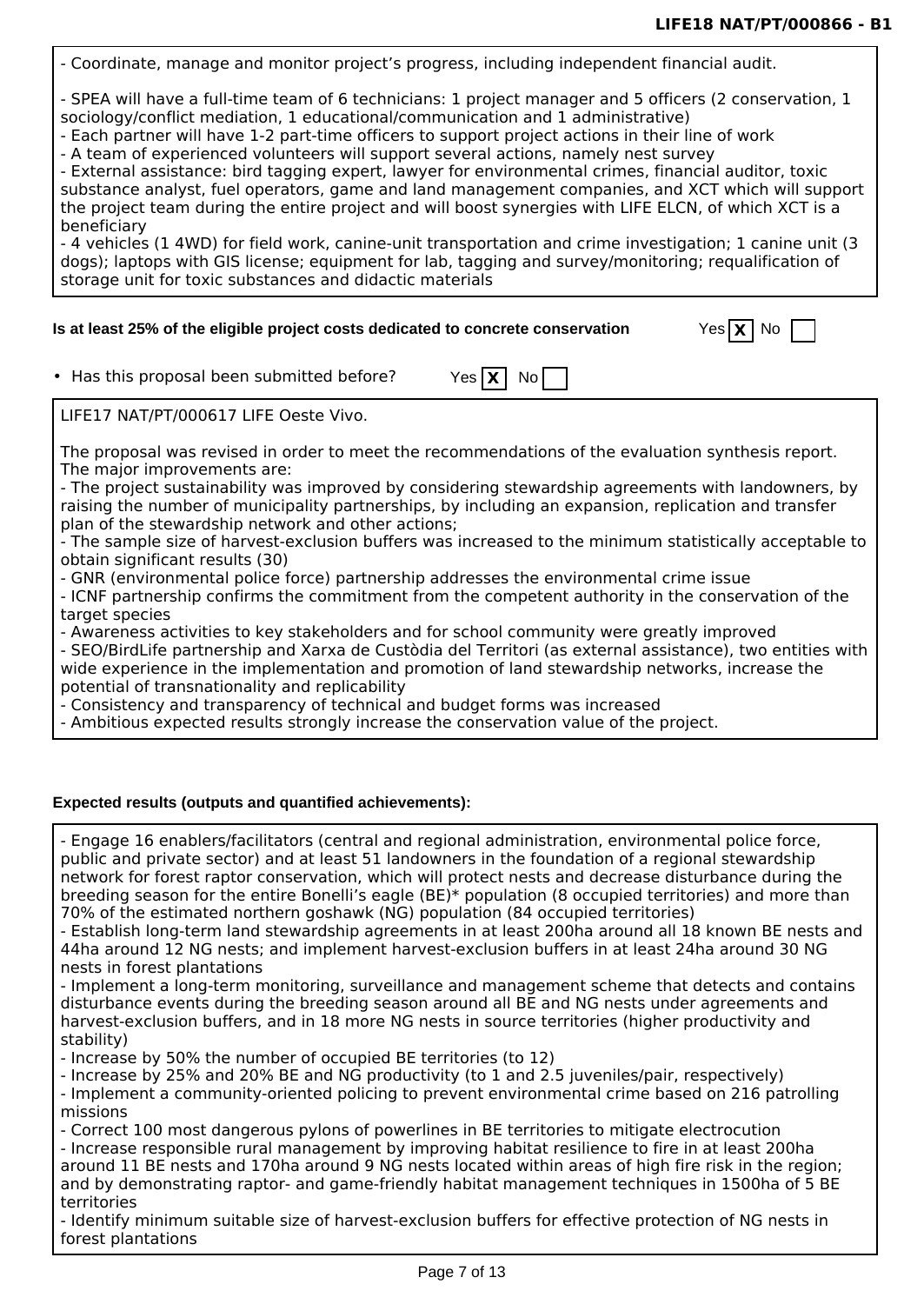- Promote 44 meetings with stakeholders to debate issues and solutions to raptor conservation in highly humanized areas, including on land stewardship, forestry, agricultural and game management, nature conservation on smallholdings, environmental crime and education and tourism, directed to public administration, agro-forestry and hunting sectors, law enforcement, tourism operators and teachers

- Implement 114 raptor awareness activities reaching 5000 people through diverse communication media, including 22 school groups (6 regularly engaged)

- Evaluate social perspectives on human coexistence with predators and the project's impact on socioeconomy and ecosystem services

- Develop an expansion, replication and transfer plan to perpetuate and strengthen the network - Design guidelines to preserve raptor breeding in human-dominated landscapes, including according to the European Land Conservation Network concept and sustainability indicators/verifiers for European forest certification schemes

- Design custom-tailored solutions for entities engaged in project's conservation actions, including for 5 Municipal Master Plans and 10 Forest Management Plans

#### **Sustainability of the Project Results:**

- Land stewardship agreements for a 20-year commitment are the cornerstone of conservation actions' sustainability; municipalities and ICNF–which administrative areas comprise all known BE nests and several NG nests–are directly responsible for assisting the landowners in the implementation of conservation measures and will continue to do it in collaboration with SPEA after the project's end - After project completion, all partners will maintain the long-term monitoring, surveillance and management scheme that detects and contains potential disturbance events during the breeding season around all BE and NG nests under surveillance during the project, based on the acquired structure and experience and despite the expected significant decrease in threat by the end of the project due to the high effort spent on stakeholder awareness and capacitation; new territories and vulnerable nests and species may be added to this scheme during the project and afterwards - Stakeholders' capacitation and motivation to consider raptor conservation as a routine task in the long term with potential impact at the regional and national levels will be boosted by: i) increased access of land owners, managers and users to technical guidance, ii) evaluation and test of new conservation tools to value network actors, enablers and facilitators with XCT guidance, iii) policymakers engagement considered during the project, iv) stakeholder's networking with other peers, including ones engaged on successful European stewardship networks, v) regular participation of stakeholders (public administration, forestry, agriculture and hunting sectors, law enforcement, nature tour operators), school community and general public in awareness/educational activities which are expected to change perceptions on biodiversity values, and v) demonstration actions of raptor- and game-friendly habitat management and training of stakeholders' on nest identification and conservation, negotiation strategies, implementation and valorisation of stewardship networks; - General guidelines, custom-tailored solutions and indicators/verifiers for certified areas will provide the basic technical knowledge for raptor conservation in human-dominated landscapes, including on forest plantations (i.e. close-to-market approach), in order to facilitate the integration of conservation measures on routine decision making and in land planning and management instruments, but also its application and/or adjustment to other similar contexts worldwide

- The network's replication and transfer plan will have the guidance of Spanish entities' (SEO, XCT) with wide experience on this conservation strategy, which will boost its potential to be strengthened and perpetuated in the long term nationally (e.g. BE population in southern Portugal) and internationally, namely to be expanded to other biodiversity values; this plan will evaluate funding opportunities and legal procedures for network's formal constitution as an organization

#### **The proposal addresses the following project topic(s):**

• Development and application of tools aimed at integrating biodiversity into financial and business decisions so as to ensure, through the conservation and restoration of biodiversity carried out during the project, no net loss of biodiversity and/or enhanced income delivering ecosystem services.

#### **Reasons why the proposal falls under the selected project topic(s):**

This project aims to adjust and apply an emerging conservation strategy–the land stewardship–to raptor conservation in humanized areas, which has its basis on generating accountability among stakeholders; this accountability facilitates and enforces the integration of conservation measures in technical and financial decisions. For example, land stewardship agreements that will be celebrated among landowners of breeding sites, municipalities and SPEA are one of the direct tools that will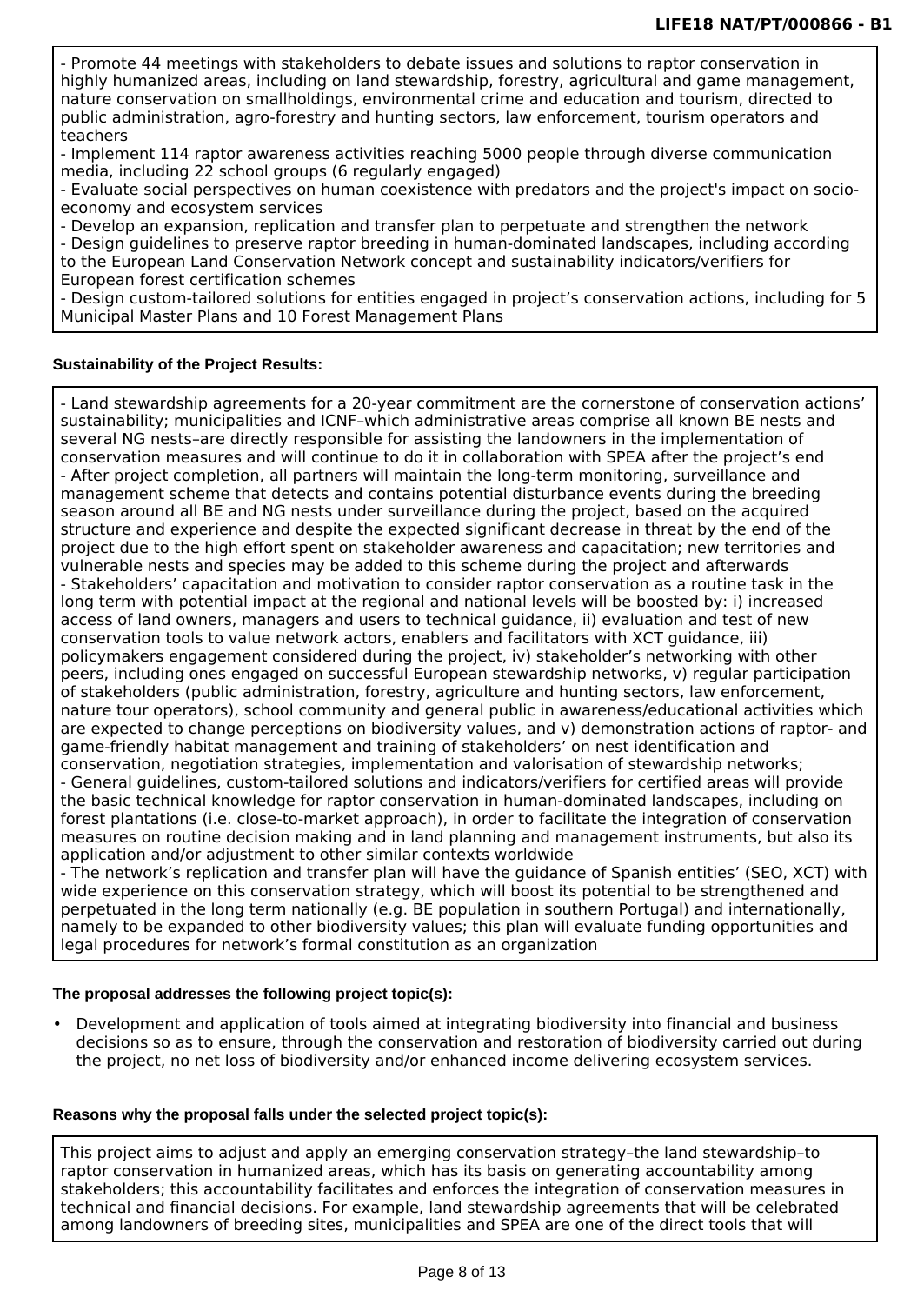facilitate the integration of the conservation areas and measures into land planning and management instruments such as Municipal Master Plans; in forest plantations harvest-exclusion buffers are another tool to preserve breeding raptors that can be integrated in the next revisions of Forest Management Plans (e.g. close-to-market approach); sustainability indicators for raptor conservation in those dynamic habitats (that will be drawn from buffer tests) are also tools that can be integrated in forest certification schemes (market tools per se).

This accountability, reflected on the conservation actions carried out during the project, guarantees long term protection of the vulnerable BE population (nests and gene pool) and key NG territories.

#### **Project Partnership**

The already solid project partnership comprises the major regional stakeholders (16 partners) in raptor conservation: national nature conservation authority, national police force, 5 municipalities, 2 public entities, 2 private forestry companies, 2 non-profit organizations (NPO) for forest

management/certification, 1 private energy company, 1 Portuguese and 1 Spanish NPO for bird conservation.

SPEA (project coordinator) will act in all actions; it has the holistic knowledge on species' occurrence and their threats in the region.

The 5 municipalities' administrative areas (Alenquer, Loures, Mafra, Torres Vedras, Vila Franca de Xira) and ICNF cover all known BE and several NG nests (mainly outside protected areas); they will support the negotiation strategy with owners, and will continue to monitor them and human activities around nests after the project ends.

SPEA, municipalities and PSML will jointly perform environmental education in schools.

PSML and TNM (public entities) own 3 BE and several NG nests and will be engaged in their

conservation by stewardship agreements without financial offset.

Altri and Navigator are the major private pulp and/or paper production companies in Portugal; they own/manage plantations with nests in the region where they will implement harvest-exclusion buffers without financial offset.

APAS is a regional forestry NPO that will promote nest conservation within its limits.

AGFR is an NPO that promotes responsible forest management and international certification, and will support the identification of sustainability indicators of raptor conservation.

AGFR, Altri, APAS, Navigator and PSML will disseminate best practices on forest management for raptor conservation.

Altri, APAS, Navigator, PSML, TNM, Alenquer and Mafra municipalities will manage fuel loads in the most vulnerable BE and NG breeding sites.

EDP Distribuição is the electrical distributor in Portugal and will correct the most dangerous pylons. GNR is the national environmental police force; it will fight environmental crime by implementing community-oriented policing focused on poison detection.

SEO is the Spanish partner of Birdlife and it has a wide experience in land stewardship network; it will support negotiation strategy, socio-economic and ecosystem services assessment, and promote synergies with LIFE Nature Guardians.

All partners will i) take part in the long-term monitoring, surveillance and management scheme for breeding sites; ii) participate in awareness workshops for knowledge exchange; iii) contribute with ideas to guide raptor conservation, to value the stewardship network and to the post-LIFE strategy that will expand the network.

The political situation in Catalonia hindered the partnership of XCT, an organization with wide experience in stewardship networks and a LIFE ELCN beneficiary, however an external assistance was considered.

The project will be co-financed by partners' own contributions and by other funds for which SPEA and partners will apply.

#### **Expected Constraints and Risks Related to the Project Implmentation and Mitigation Strategy**

- The high number of human resources implies a large influence of logistic and administrative work, thus it is considered a solid technical team with experience in human resources and a clear annual set of work and objectives, but also regular and well planned meetings of the executive commission, and constant monitoring and regular updates of action's progress; although a large partnership, policymakers' involvement will strengthen relationships with owners and the partnership will also create a platform to work regulatory procedures for stewardship networks in Portugal, which does not exist;

- Land stewardship agreements with private landowners may not be signed because they depend on openness and willingness to adhere. It will be mitigated by: an experienced technician in conflict mediation with sociology background working full-time on negotiation; agreements do not imply landowner's extreme behavioural changes; payments awarded to landowners may compensate the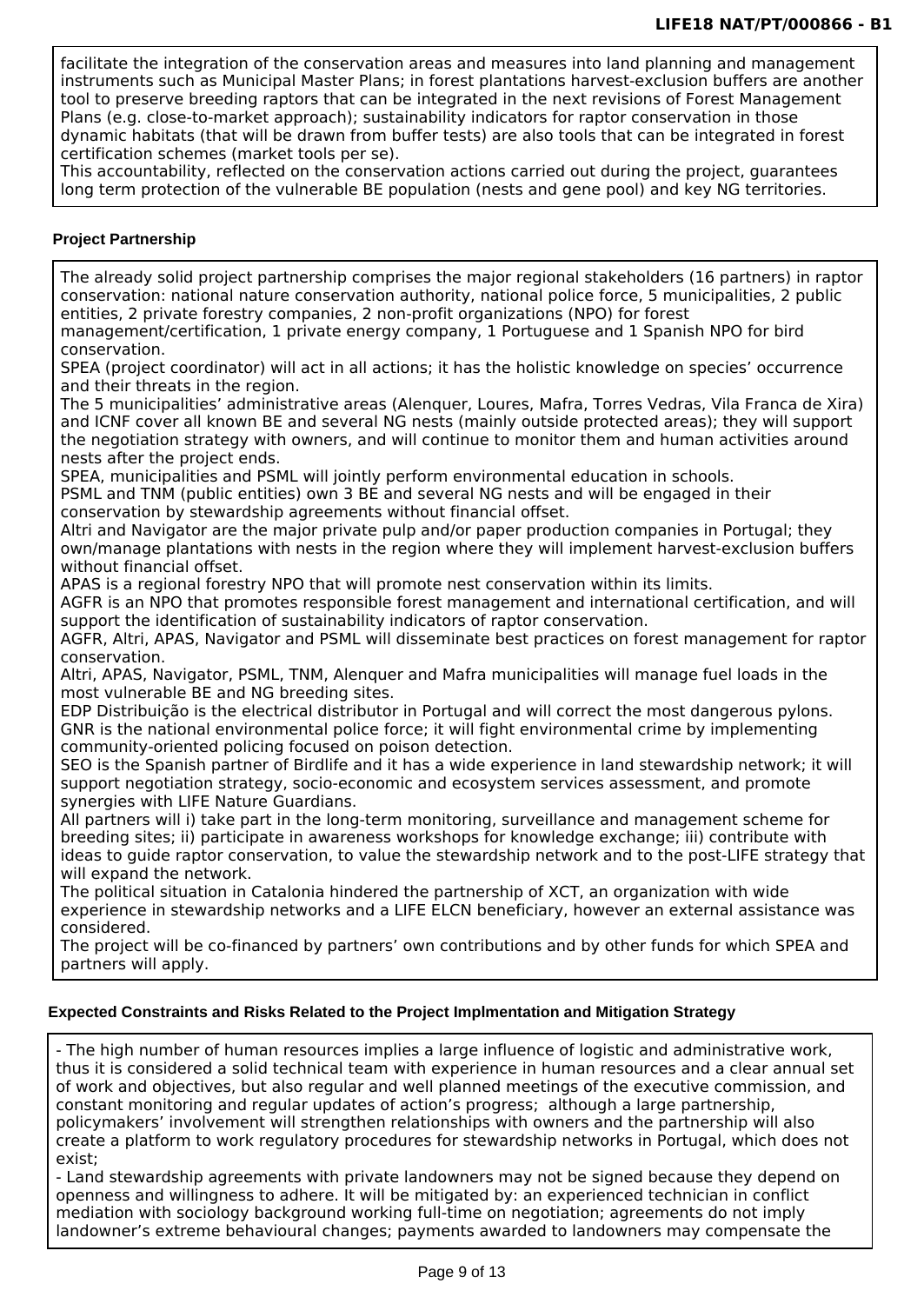long-term compromise; the intensive environmental awareness and educational programme in the region will help inform landowners about the importance of predator conservation and will ease the process along the project; the 10 year work and contacts of SPEA's in the region may facilitate contacts with stakeholders

- The fast-changing landscape, namely the fast-growing infrastructure network, may hinder the detection of potential conflicts, particularly for areas around nests under land agreements and for nests not targeted for land agreements; a specific action of surveillance, detection and control is considered to deal with this situation, where regular contacts with landowners and major land managers will be implemented as well as regular checks of public consultations on infrastructure's environmental impact assessment and other public information resources; regular presence in the field and nest monitoring will also collect relevant information

- Weather conditions, wild fires, drought and diseases of wild prey (VHD2) are common, uncontrollable risks that may hinder project's actions (particularly field work) and project's results, such as birds' productivity and prey abundance; however surveillance and best forest management practices may decrease the risks.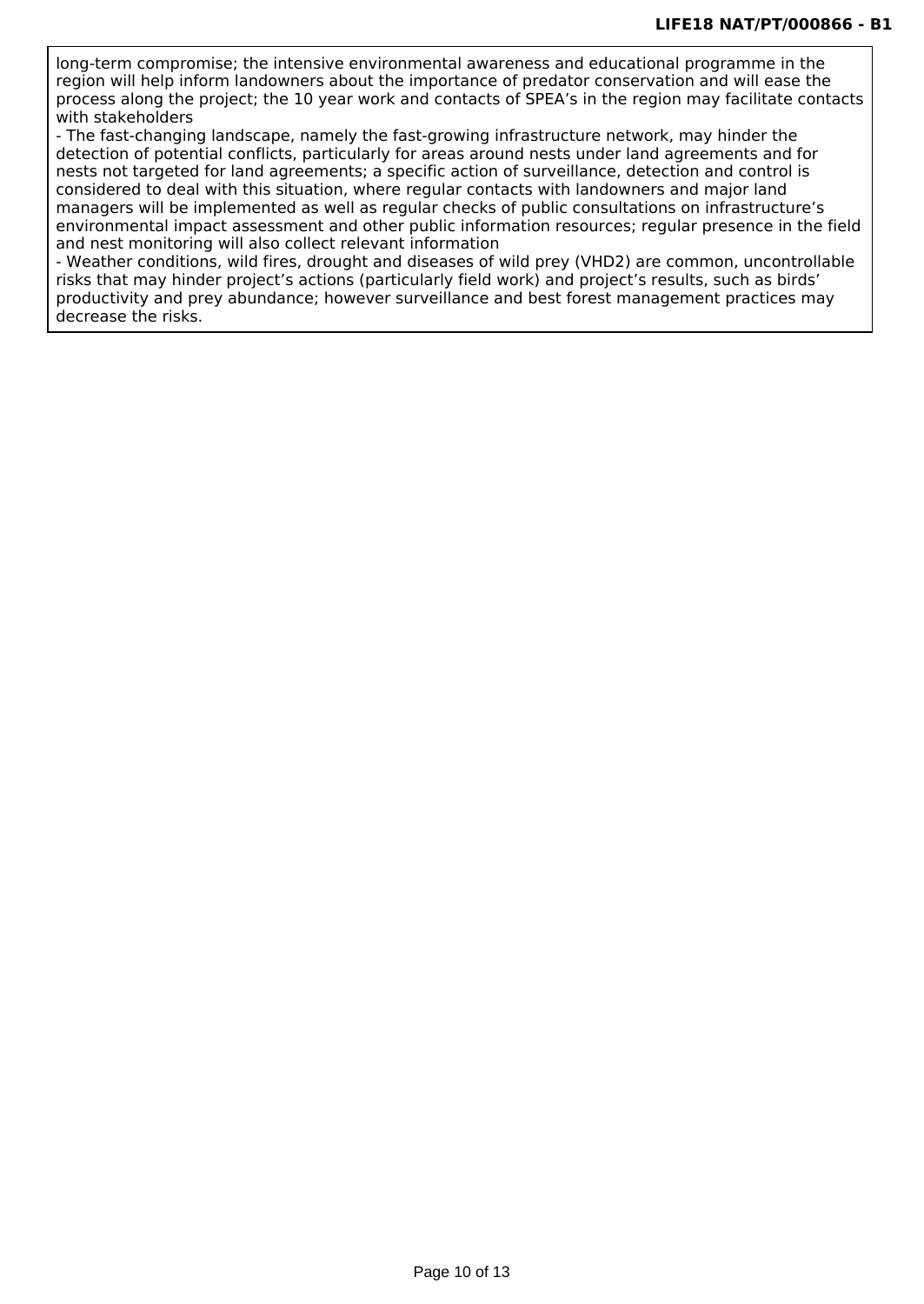#### **Best Practice/Demonstration Character/Pilot Aspects: of the Project**

This project has a best practice character because it applies cost-effective, state-of-the-art methods to i) manage habitat to boost wild prey by installing/rehabilitating water and food points, providing artificial shelters for rabbits, creating cereal crops for partridges, among others; ii) correct powerlines to mitigate raptor electrocution by insulation the conductor cables of the pylon), iii) increase nesting opportunities by installing artificial platforms in potential breeding sites, iv) assess survival of Bonelli's eagle juveniles by tagging them with GSM/GPS, v) detect and control conflict events in breeding sites by regular surveillance and management of human activities around nests; these methods will be monitored during the project.

This project also has a demonstration character because it i) applies the land stewardship concept to predator conservation in human-dominated landscapes, particularly of a European priority species, which is an emerging conservation strategy in Europe and has never been tested in Portugal at the regional level (only locally and as a secondary objective); ii) tests the efficacy of stewardship agreements with financial compensation for landowners of breeding sites on a highly humanized and dynamic region, which has never been applied in the region; iii) tests the efficacy of public and private collaborations for nature conservation outside protected areas in human-dominated landscapes; iv) integrates social sciences in conservation, such as the assessment of social perspectives on human coexistence with raptors (as predators) in a human-dominated region and the engagement of a fulltime sociology/conflict mediator officer that will negotiate the stewardship agreements, which has never been done in the region and can provide unique and important contributions to conservation practice and outcomes; v) tests the promotion of forest plantation heterogeneity to create alternative patches with similar breeding conditions so birds may migrate between areas and continue breeding without major drawbacks taking advantage of small/medium-sized raptors' dynamic nest occupation; this is not being done at an integrated level and it is strategic for conservation in highly dynamic habitats since maintenance of nests for longer periods than the common harvesting cycle may not be feasible in forested areas with economic value (however there is an opportunity to consider these areas in certified forest plantations under the 10% rule for conservation purposes); vi) applies fuel load management methods (such as patch/shrub clearing, prescribed burning, livestock grazing) in favour of biodiversity conservation, namely the protection of breeding sites against fires; vii) activates the anti-poisoning protocol in the region, where it has never been applied; these methods will be monitored, evaluated and the successful results will be disseminated.

This project also has a pilot character because it identifies the minimum suitable size of harvestexclusion buffers around nests for effective protection of NG reproduction in forest plantations, mainly eucalyptus, which is currently unknown since buffer sizes were usually studied at Northern European forests that are different from the Iberian ones in ecological and management terms; the sustainability indicators/verifiers for raptor conservation in forest plantations that will be identified and proposed for integration in forest certification schemes (as a result of the tests) does not currently exist at national or international level; these indicators may be replicated across European Mediterranean countries whenever forest plantations exist (particularly eucalyptus, which cover 1.3 million hectares in the Iberian Peninsula, France and Italy) and whenever raptors are taking advantage of these highly dynamic habitats.

#### **EU Added Value of the Project and its Actions**

The project contributes to:

- EU Biodiversity Strategy to 2020 because it:

i) aims to achieve sustainable rural development and forestry outside Natura 2000 by creating a stewardship network that engages and empowers stakeholders on the conservation of raptors in a agro-forested, highly populated landscape, particularly by means of land stewardship agreements ii) improves the knowledge base for the imple-mentation, evaluation and impact monitoring of EU nature and biodiversity policy and legislation

iii) applies direct conservation measures to protect breeding sites and avoid population decline of a conservation priority species and a species with a negative trend in Europe

iv) encourages forest and nest owners to protect and enhance biodiversity conservation with regional, national and European impact, given the relevance of this peculiar BE population

v) directly improves forest management in the region (management of human activities around nests, harvest-exclusion buffers in forest plantations, fuel load management in areas with high fire risk) and proposes to integrate biodiversity measures in forest management plans and to generate indicators for forest certification schemes

vi) promotes sustainability of an important economic sector–forestry–in Portugal and Europe, which represents 1.6% of the GDP and 6.7% of the exports of goods and services in Portugal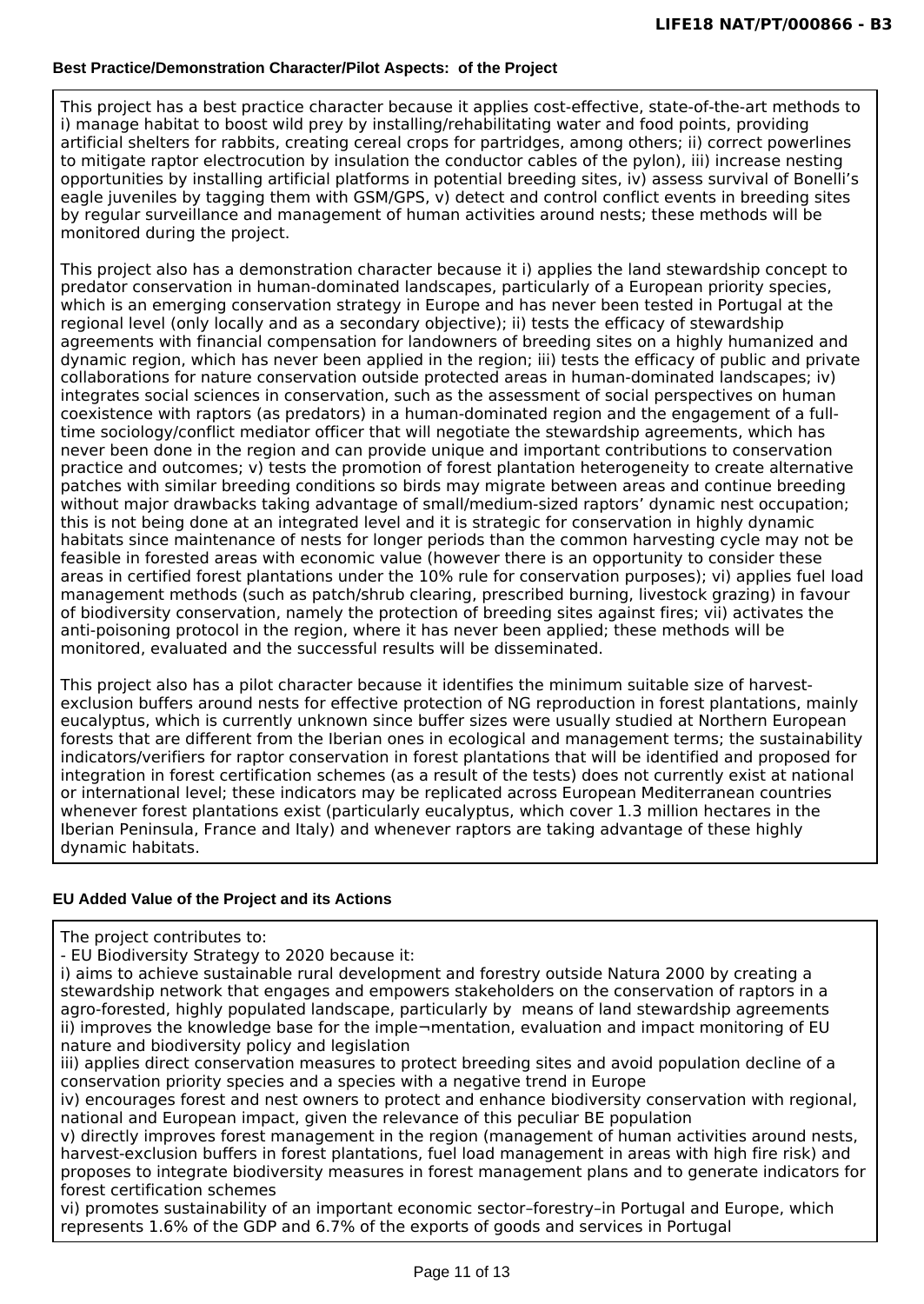vii) assess the state of ecosystems and their services and economic value

viii) encourages up-front investments in green infrastructure, since the Municipal Ecological Structures currently holds several breeding sites

ix) demonstrates best practices on raptor- and game-friendly habitat management, which contributes to halter land abandonment trend

- Birds Directive by promoting the conservation of a raptor community that includes 6 Annex A-I species

- EU Action Plan for Bonelli's eagle by applying diverse recommendations and by mitigating several threats for the species in Portugal

- EU Adaptation to Climate Change through the improvement of ecological resilience of forests to fire and other climate-related events

- EU Forest Strategy by "maintaining biodiversity, productivity, regeneration capacity, vitality and potential of habitats in order to fulfil, now and in the future, relevant ecological, economic and social functions, at local, national, and global levels in a way that does not cause damage to other ecosystems"

- EU Rural Development Policy since it fosters innovation in forestry, enhances forest ecosystems and promotes economic development and valorisation of rural areas

- Convention on Biological Diversity by promoting the conservation of umbrella top predators and by targeting the only known gene pool of the European BE population adapted to a likely scenario of continuous humanization

- European Land Conservation Network by learning with the current LIFE ELCN and the previous LANDLIFE in order to replicate the concept, tools and models and apply new ones that fit the regional context